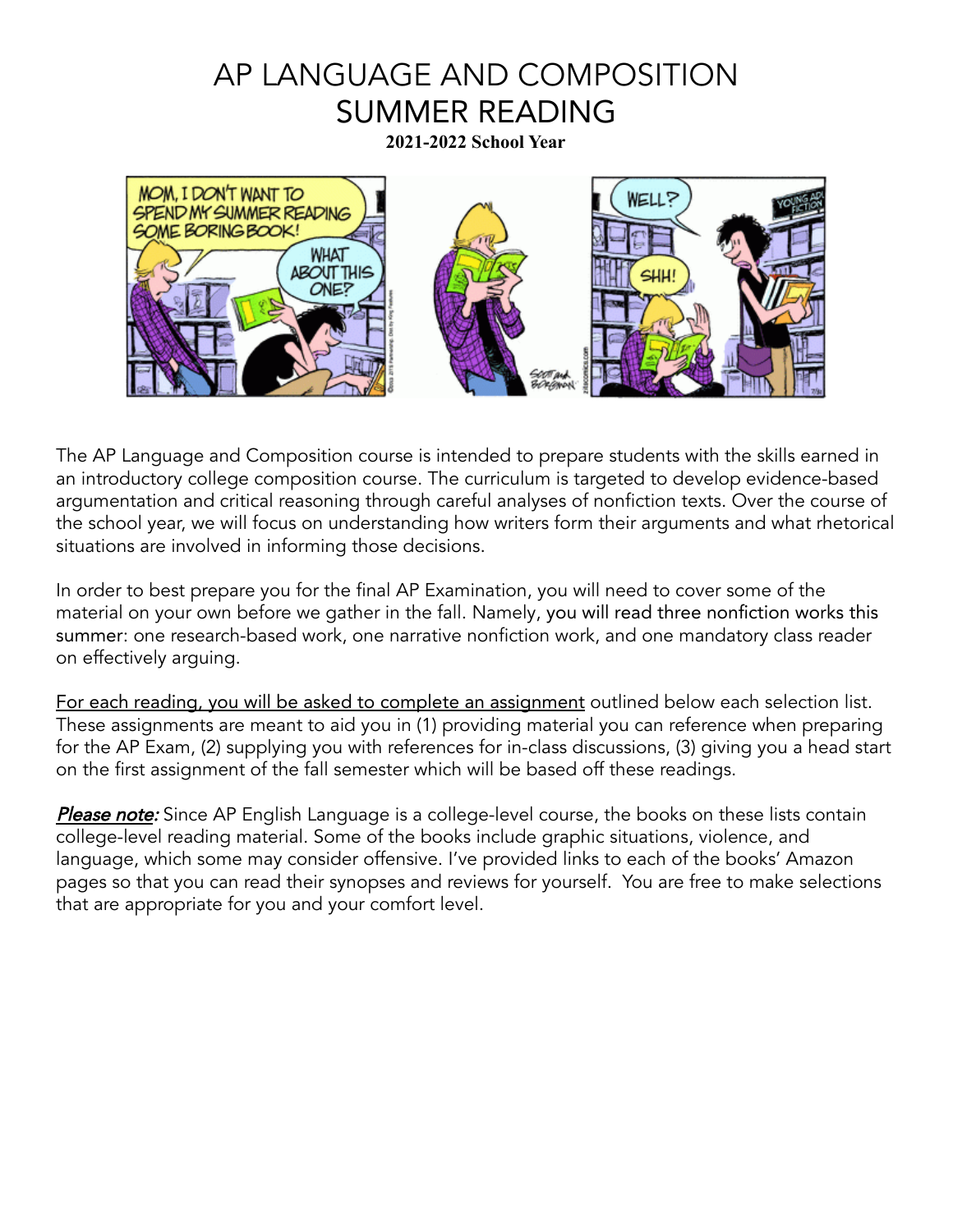Heinricks, Jay. *[Thank You For Arguing](https://www.amazon.com/Thank-You-Arguing-Third-Persuasion/dp/0804189935)*. Crown Publishing. 2019.

**● The only required reading are chapters 1-19**

#### *Assignment 1:*

For each chapter, you will want to answer the questions [on the reading guide.](https://drive.google.com/file/d/1W9lMYEgo93thrFPbwLmjPCaUBRYweBWG/view?usp=sharing) Students must hand write their response questions.

## **Reading 2:** Choose **ONE** of the following Research-Based Books:

- Acemoglu, Daron and James A Robinson. *Why Nations [Fail: The Origins of Power, Prosperity, and](https://www.amazon.com/Why-Nations-Fail-Origins-Prosperity/dp/0307719227/ref=tmm_pap_swatch_0?_encoding=UTF8&qid=1588695100&sr=1-27) [Poverty](https://www.amazon.com/Why-Nations-Fail-Origins-Prosperity/dp/0307719227/ref=tmm_pap_swatch_0?_encoding=UTF8&qid=1588695100&sr=1-27)*. Random House, 2013.
	- ⮚ Topics: economics, government, international relations
- Alexander, Michelle. *[The New Jim Crow: Mass Incarceration](https://www.amazon.com/New-Jim-Crow-Incarceration-Colorblindness/dp/1620971933?ref_=s9_apbd_ps_hd_bw_b652QiB&pf_rd_r=FGEWG9D1RC4QETBESSCM&pf_rd_p=18be114f-55ea-5f03-837c-030f554661c1&pf_rd_s=merchandised-search-10&pf_rd_t=BROWSE&pf_rd_i=5571258011) In The Age of Colorblindness.* The New Press, 2010.
	- □ Topics: mass incarceration, prison reform, race
- Ehrenreich, Barbara. *[Nickel and Dimed: On \(Not\) Getting](https://www.amazon.com/Nickel-Dimed-Not-Getting-America/dp/0312626681) By In America*. Picador*,* 2011.
	- $\Box$  Topics: class, wages, poverty
- Fainaru-Wada, Mark. *[League of Denial: The NFL, Concussions,](https://www.amazon.com/League-Denial-Concussions-Battle-Truth/dp/0770437540) and The Battle for Truth*. Crown Archetype, 2008.
	- ⮚ Topics: football, health, CTE
- Schlosser, Eric. *[Fast Food Nation: The Dark Side of](https://www.amazon.com/Fast-Food-Nation-Dark-All-American/dp/0547750331) the All-American Meal*. Mariner Books, 2001.
	- ⮚ Topics: food, health, class

Weisman, Alan. *[World Without Us](https://www.amazon.com/World-Without-Us-Alan-Weisman/dp/0312427905).* Picador, 2008.

⮚ Topics: Environment, science

## *Assignment 2:*

- (1) Decide what the central argument of the book is
- (2) Choose at least 10 passages that show how the author supports their argument
	- i. i.e. quotes that demonstrate they are correct in their opinion with either facts, statistics, anecdotes, etc.
- (3) Choose at least 5 passages where the author addresses people who disagree with them
	- i. Consider how does the author demonstrate *why* others disagree with them without making it seem like the other side is right?
- (4) Outline any bias the writer might have in arguing his/her topic
- (5) What events prompted the writer to argue this when they did? Are they explicitly stated or did you have to infer?
- (6) You should make general notes in the text while reading such as what stands out to you or any questions you might have